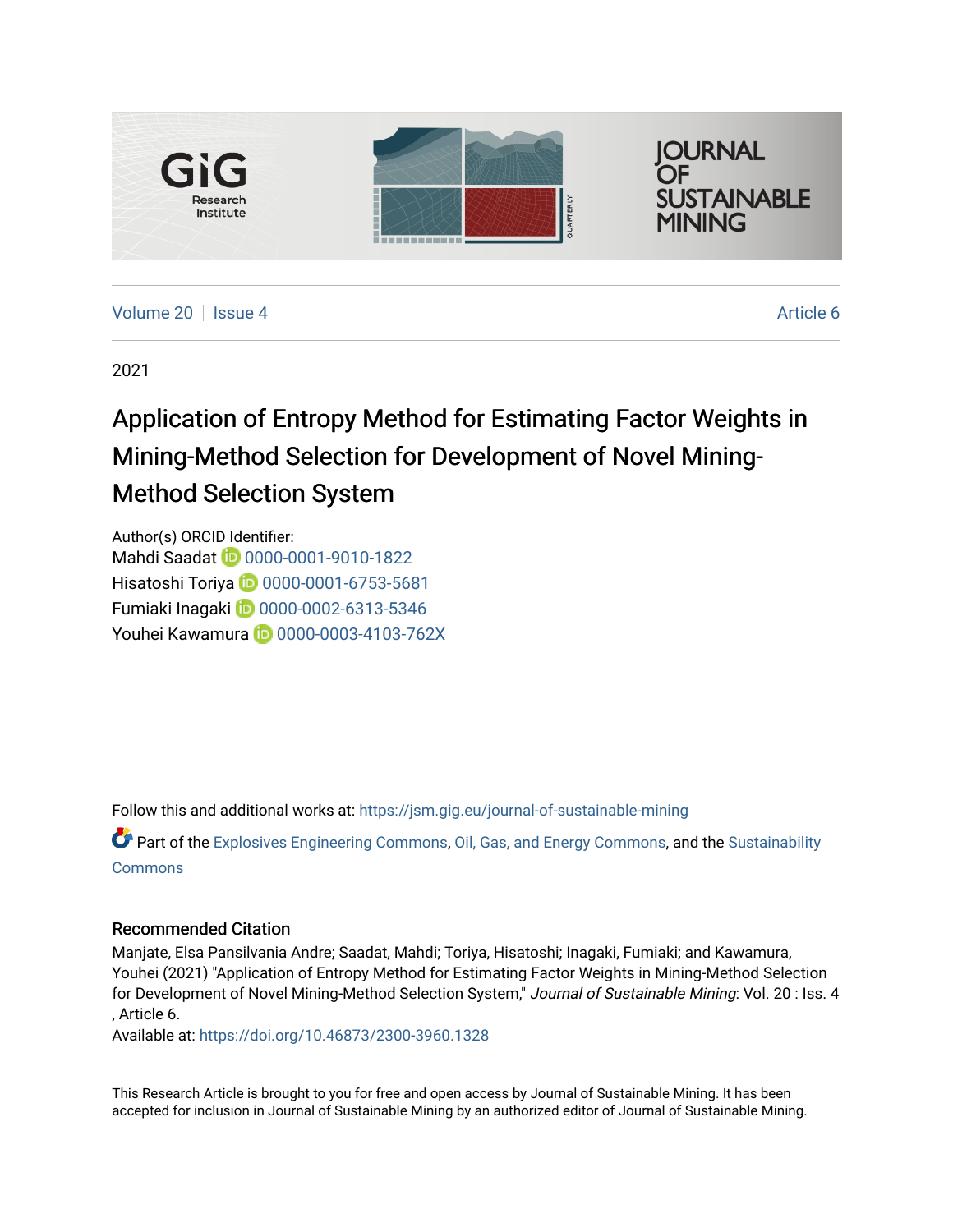## Application of Entropy Method for Estimating Factor Weights in Mining-Method Selection for Development of Novel Mining-Method Selection System

## Abstract

Mining-method selection (MMS) is one of the most critical and complex decisionmaking processes in mine planning. Therefore, it has been a subject of several studies for many years culminating with the development of different systems. However, there is still more to be done to improve and/or create more efficient systems and deal with the complexity caused by many influencing factors. This study introduces the application of the entropy method for feature selection, i.e., select the most critical factors in MMS. The entropy method is applied to assess the relative importance of the factors influencing MMS by estimating their objective weights to then select the most critical. Based on the results, ore strength, hostrock strength, thickness, shape, dip, ore uniformity, mining costs, and dilution were identified as the most critical factors. This study adopts the entropy method in the data preparation step (i.e., feature selection) for developing a novel-MMS system that employs recommendation system technologies. The most critical factors will be used as main variables to create the dataset to serve as a basis for developing the model for the novel-MMS system. This study is a key step to optimize the performance of the model.

## Keywords

mine planning, decision-making, multi-criteria, feature selection, objective weight

## Creative Commons License



This work is licensed under a [Creative Commons Attribution 4.0 License](http://creativecommons.org/licenses/by/4.0/).

## Authors

Elsa Pansilvania Andre Manjate, Mahdi Saadat, Hisatoshi Toriya, Fumiaki Inagaki, and Youhei Kawamura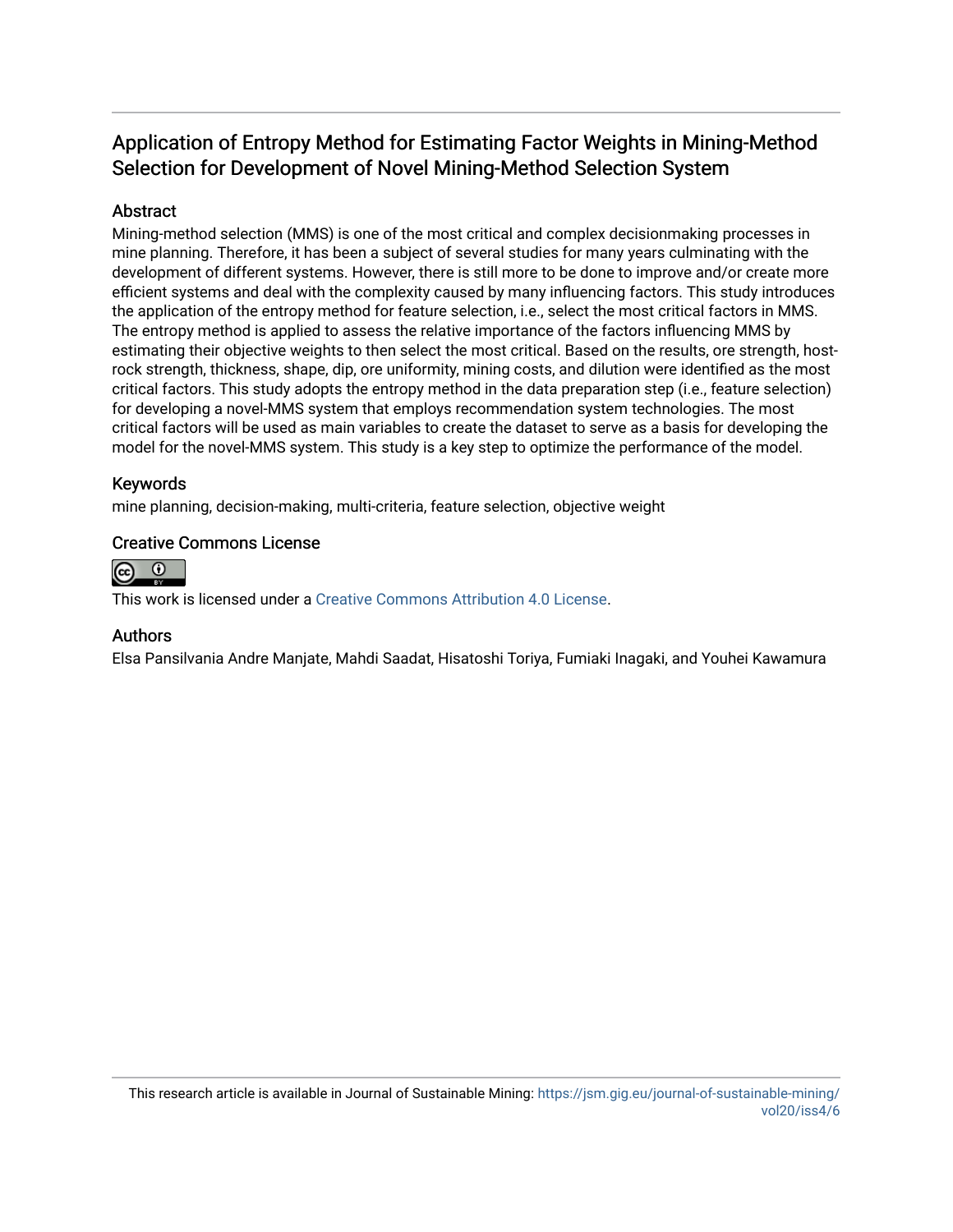# Application of entropy method for estimating factor weights in mining-method selection for development of novel mining-method selection system

Elsa Pansilvania Andre Manjate <sup>a,</sup>\*, Mahdi Saadat <sup>b</sup>, Hisatoshi Toriya <sup>b</sup>, Fumiaki Inagaki <sup>b</sup>, Youhei Kawamura <sup>c,d</sup>

<sup>d</sup> North China Institute of Science and Technology, China

#### Abstract

Mining-method selection (MMS) is one of the most critical and complex decision-making processes in mine planning. Therefore, it has been a subject of several studies for many years culminating with the development of different systems. However, there is still more to be done to improve and/or create more efficient systems and deal with the complexity caused by many influencing factors. This study introduces the application of the entropy method for feature selection, i.e., select the most critical factors in MMS. The entropy method is applied to assess the relative importance of the factors influencing MMS by estimating their objective weights to then select the most critical. Based on the results, ore strength, host-rock strength, thickness, shape, dip, ore uniformity, mining costs, and dilution were identified as the most critical factors. This study adopts the entropy method in the data preparation step (i.e., feature selection) for developing a novel-MMS system that employs recommendation system technologies. The most critical factors will be used as main variables to create the dataset to serve as a basis for developing the model for the novel-MMS system. This study is a key step to optimize the performance of the model.

Keywords: mine planning, decision-making, multi-criteria, feature selection, objective weight

#### 1. Introduction

T he success of a mining project relies heavily on<br>the feasibility of the adopted mining method the feasibility of the adopted mining method that maximises profits and recovery of mineral resources while minimising environmental impacts. For this purpose, different mining methods are used by mining engineers to extract or recover mineral resources from the earth. Surface and underground mining are the two most common types of mining methods. During the mine planning and design processes, the selection of the best mining method or combinations of multiple mining methods is the most critical and complex decision-making task. Moreover, the adoption of a certain mining method can be an irreversible decision owing to

the high costs involved in changing or replacing the mining method during the production stage [\[1](#page-14-0)]. Therefore, the mining-method selection (MMS) task requires the engagement of experienced mining engineers. Additionally, this process is considered complex and somewhat problematic because the selection of the most feasible mining method requires the consideration of several factors, including historical, social, and cultural factors, mechanical and physical characteristics of the orebody, geological and geographical conditions, as well as technological, economic, and environmental factors. Moreover, owing to the complexity of the physical characteristics and geological conditions of an orebody deposit, the extraction of the entire orebody by using a single mining method is

\* Corresponding author. E-mail address: manjateelsapansilvania@gmail.com (E.P.A. Manjate).

https://doi.org/10.46873/2300-3960.1328 2300-3960/© Central Mining Institute, Katowice, Poland. This is an open-access article under the CC-BY 4.0 license (https://creativecommons.org/licenses/by/4.0/).

<sup>a</sup> Hokkaido University, Graduate School of Engineering, Division of Sustainable Resources Engineering, Japan

<sup>b</sup> Akita University, Graduate School of International Resource Sciences, Japan

<sup>c</sup> Hokkaido University, Faculty of Engineering, Division of Sustainable Resources Engineering, Japan

Received 13 May 2021; revised 20 September 2021; accepted 10 October 2021. Available online 30 December 2021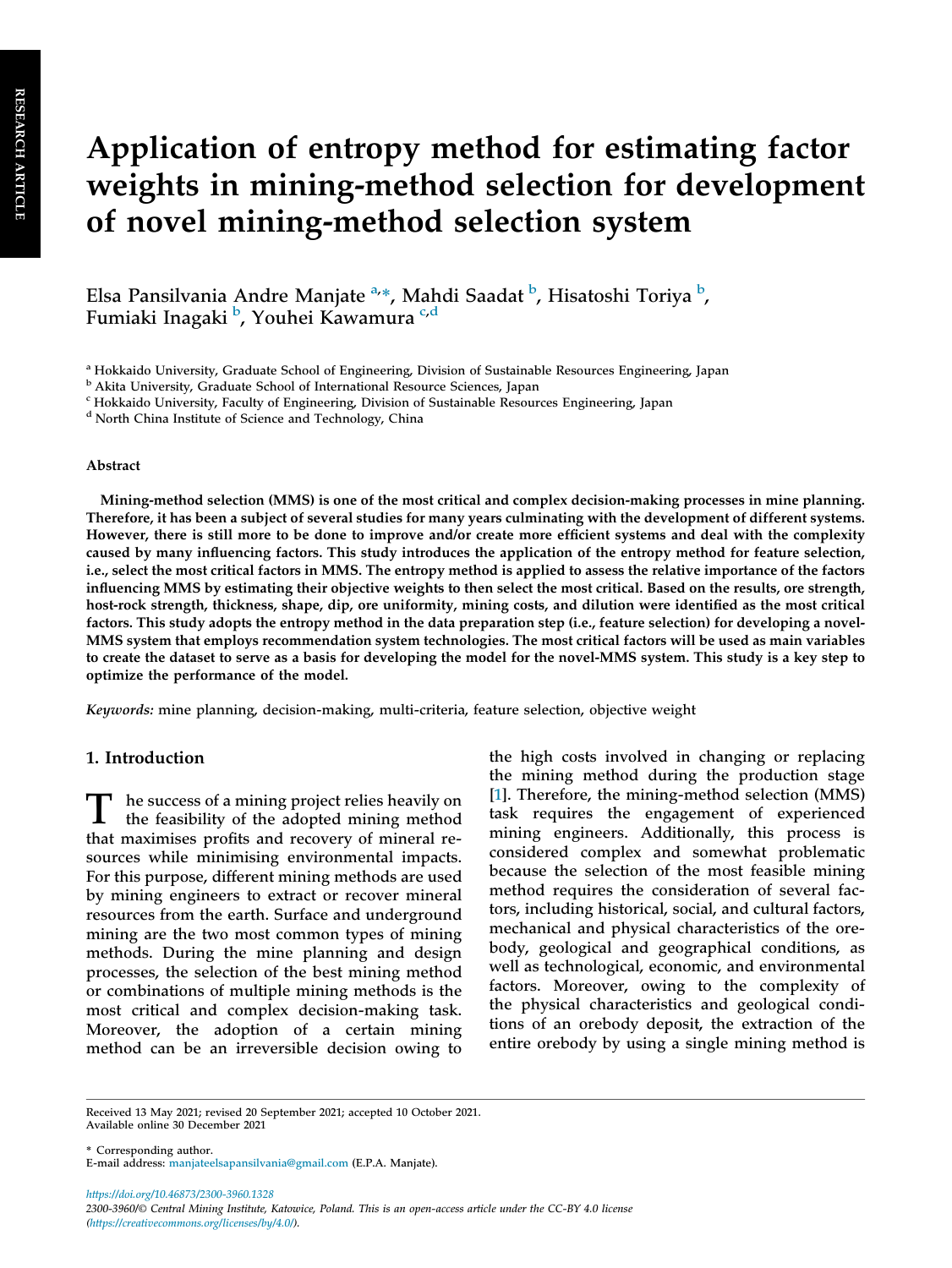almost impossible [[1\]](#page-14-0). The factors that highly influence the selection of the surface and underground mining methods are categorised as follows [\[2](#page-14-0),[3\]](#page-14-0):

- Physical characteristics of the orebody deposit (orebody geometry): the size of the orebody (height, width, and thickness), orebody shape, orebody dip, and depth of the orebody below the surface. These factors are considered to be the most critical in choosing between surface and underground methods because they affect the entire mine design and production.
- Geomechanical properties, and geological and hydrologic conditions: rock material properties (strength, deformation, and weathering characteristics), grade distribution/ore uniformity, mineralogy, and petrology. These factors include the mechanical and structural geological compositions of the orebody and host rock. They play a significant role in the selection of different classes (i.e., unsupported, supported, and caving methods) of underground mining methods as well as in the selection of the ground support.
- Economic factors: comparative capital and mining costs of suitable methods, reserves (tonnage and grade), mine life, production rate, and productivity. These factors play an important role during the final decision-making process of MMS, determining the feasibility of the methods based on financial and economic analyses.
- Technological factors include recovery, selectivity, dilution, flexibility of the method to changing conditions, mechanisation or automatisation, and labour intensity. These factors are mostly related to the effects of mining methods on subsequent operations, such as processing requirements, treatment, and smelting.
- Environmental considerations: subsidence, stability of openings, and health and safety. These factors are interconnected to social, political, historical, and geographical factors, and affect the rejection or acceptance of the method in a certain location.

Over many years, MMS has been the focus of numerous studies. The first MMS systems were developed during the 1970s and 1980s [[4,5](#page-14-0)]. The first systems were called qualitative systems, as they were basically flowcharts that served as guidelines for selecting the most suitable mining methods. Subsequently, quantitative systems were introduced to improve the qualitative systems. Quantitative systems determine the most feasible mining method by numerically ranking the influencing factors, which are then summed. The best methods are

those with higher ranks. However, the relative importance of the influencing factors is not considered in these systems; thus, multi-criteria decisionmaking (MCDM)-based MMS systems were introduced. In MCDM-based systems, the feasibility of the methods is assessed based on the relative importance of the influencing factors that are often measured subjectively, i.e., based on the direct subjective opinions and professional judgements of mining engineering experts. The applicability of MCDM techniques in MMS has been proven to be effective owing to their ability to solve problems involving several and conflicting criteria, and MMS is classified by several conflicting factors  $[6-10]$  $[6-10]$  $[6-10]$ . Moreover, the most difficult and complex task in MCDM is to determine the relative importance of the criteria.

As it is evident, several studies have been done in the field of MMS culminating with the development of different systems. However, there is still more to be done to improve and/or create systems that are more efficient and deal with the complexity caused by many influencing factors. This study adopts the entropy method in the data preparation step (i.e., feature selection) for developing a novel mining-method selection (novel-MMS) system that employs recommendation system [[11](#page-14-0)] technologies. Recommendation systems use different machine learning algorithms to generate models aimed to make recommendations of the most relevant items to the users based on user(s) historical information. Thus, recommendation systems find an important application in different business areas and, have proven to improve and/or optimize the decision-making process and quality, hence, boost profits and save costs [[12\]](#page-14-0). Data preparation is one of the most complex, troublesome, and critical steps in the development of a recommendation system. This step consists of readying a dataset that will be used as a base for the training and implementation of the models, in which, feature selection is one of the processes involved. Many factors need to be considered during MMS and, using all factors as input variables in the dataset would negatively affect the performance of the novel-MMS model; hence, the need to identify and select the most critical factors (i.e., features/input variables). In machine learning different methods are used for feature selection to reduce the number of features in a dataset by selecting the most critical features, thus, improving the performance of the prediction models and reduce computation time [\[13](#page-14-0),[14](#page-14-0)]. However, these methods usually require a dataset with a big amount of historical data to effectively analyse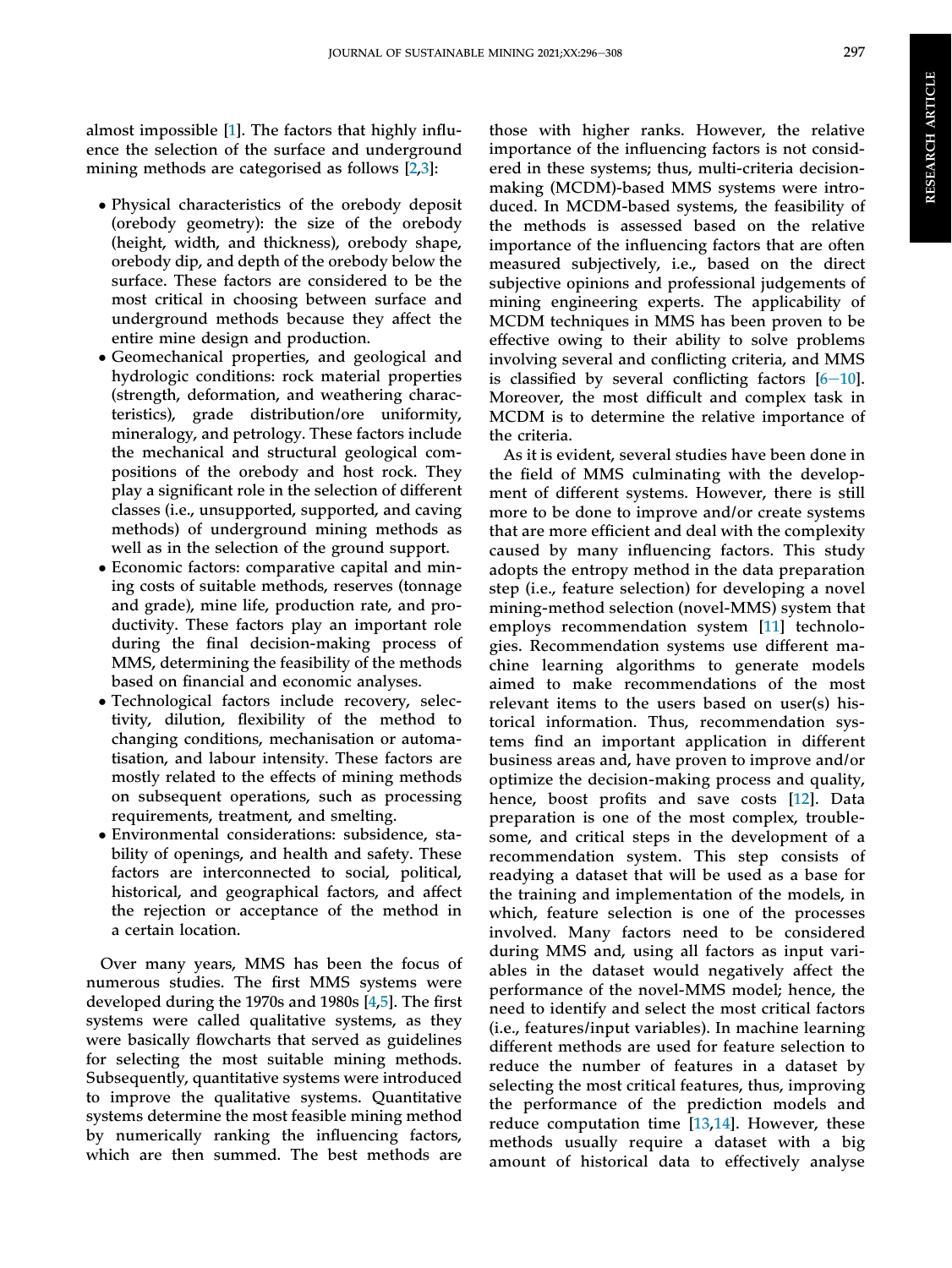features correlation and identify the most critical features. Getting a fair amount of information about mining projects, specifically related to MMS influential factors is one of the most difficult and challenging aspects, thus, a huge limitation of the study. Hence, this paper presents the application of the entropy method for feature selection. The entropy method is applied to assess the relative importance of the factors affecting MMS by determining their objective weights. Then, based on objective weights, unimportant factors are reduced and the most critical are selected. The most critical factors will be used as main variables to create the input dataset to serve as a basis for developing the model for the novel-MMS system.

The entropy method is considered suitable owing to its advantage of not requiring a huge amount of historical data to analyse the relative importance of the factors (i.e., features correlation). Furthermore, this method has the advantage of determining criteria (i.e., factors or features) weights without direct involvement (i.e., opinion or judgement) of decision-makers [[15\]](#page-14-0). The objective weights of the factors are determined based on a decision matrix containing raw information, i.e., rates measuring the performance of the mining methods with respect to various factors. The information in the decision matrix is obtained subjectively based on literature. The use of the entropy method prevents any bias that could be caused by direct subjective decisionmaking in estimating MMS influencing factor weights, which, and may thus affect the accuracy of the results.

The remainder of this paper is organised into five main sections. Section 2 presents a review of the literature on different MMS systems, including the qualitative, quantitative, and MCDM-based systems. In Section [3](#page-5-0), we introduce MCDM techniques and explain the application and procedures of the entropy method to estimate multi-criteria weights. Section [4](#page-7-0) demonstrates the application of the entropy method to estimate the weights of MMS influencing factors. The results of the application of the entropy method are presented in Section [5.](#page-10-0) Finally, the discussion and concluding remarks are presented in Section [6.](#page-11-0)

#### 2. Mining methods selection (MMS) systems

#### 2.1. Qualitative MMS systems

Various researchers, including Boscov and Wright in 1973, Morrison in 1976, Laubscher in 1981, and Hartman in 1987, proposed the first qualitative MMS systems [[4,5](#page-14-0)].

The systems proposed by Boscov and Wright, Morrison and Laubscher can be applied to underground mining methods but differ in the category of factors considered in each system. Boscov and Wright proposed a system based on the physical and mechanical characteristics of the orebody (i.e., thickness, orebody dip, and strengths of the ore and host rock). The system suggested by Morrison is based on the orebody width, underground mine support types, and strain-energy accumulation. Laubscher proposed a system based on geotechnical parameters (rock-mass classification) aimed at mass underground mining methods [[5](#page-14-0)].

The system proposed by Hartman is relatively similar to that proposed by Boscov and Wright, which is based on the physical characteristics of the orebody and the mechanical characteristics of the ore zone (i.e., shape, dip, size, and strength of the orebody) but targets both surface and underground methods [[4\]](#page-14-0).

#### 2.2. Quantitative MMS systems

In 1981, Nicholas developed the first quantitative MMS system based on orebody geometry, grade distribution, and the mechanical characteristics of the orebody and host rock to select the most suitable mining methods [[5\]](#page-14-0). In this system, numerical ranks are assigned to all factors to indicate the suitability of each factor for each mining method. Then, the ranks are summed for each mining method, and the method with the highest rank is selected as the most suitable method and submitted for economic evaluation [[4,5](#page-14-0)]. Furthermore, to improve Nicholas' approach, an MMS tool was developed by the University of British Columbia (UBC) [\[16](#page-14-0)]. The UBC tool is a modified version of Nicholas' approach, with the introduction of some mechanical properties and ranks as well as modification of most of the factor ranks. Although the UBC approach is the latest and most common quantitative system, it emphasizes underground stoping methods and best represents Canadian mine design practices. Moreover, in both Nicholas' and UBC approaches, the relative importance of the factors is not considered, implying that all factors have the same degree of importance.

#### 2.3. MCDM-based MMS systems

Currently, the trend involves the application of MCDM techniques in MMS. As several factors are related to MMS, the formulation of definite criteria for selecting methods that can simultaneously satisfy all conditions of the mining becomes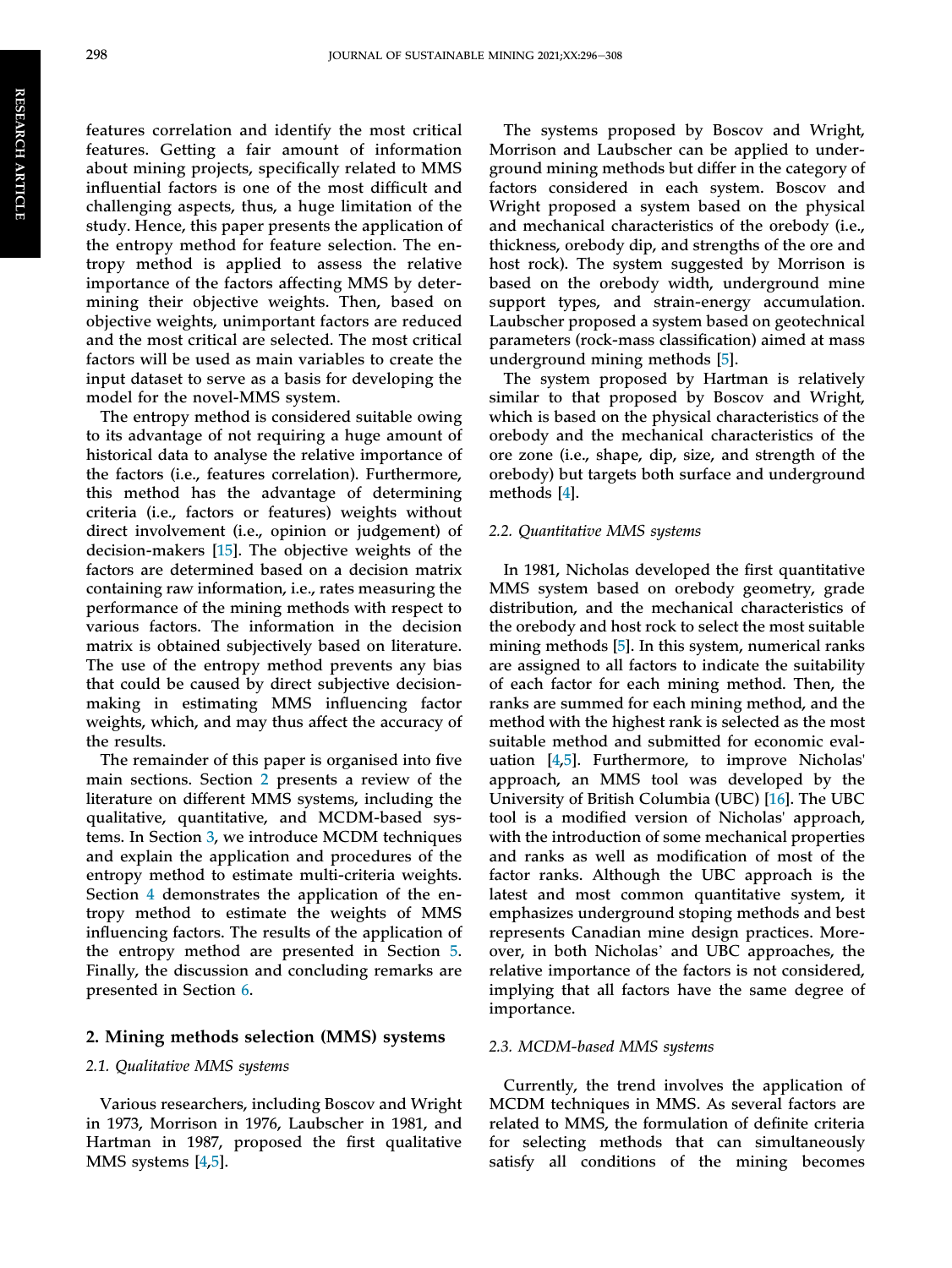<span id="page-5-0"></span>complicated [[17\]](#page-14-0). Therefore, several researchers developed MMS methodologies by applying MCDM techniques, wherein the relative importance of the factors is considered. Bitarafan and Ataei [[17\]](#page-14-0) applied fuzzy decision-making tools (fuzzy dominance and fuzzy multiple attribute decision-making methods) to select the best mining method for anomaly No. 3 of the Gol-Gohar iron mine, where the weights of criteria (i.e., influencing factors) and alternatives (i.e., mining methods) are determined in a fuzzy environment based on the most suitable mining method, i.e., block caving. Ataei et al. [[16\]](#page-14-0) explored the application of the analytical hierarchy process (AHP) technique to develop a suitable mining method for the Golbini No. 8 deposit. Their technique was applied to determine criteria weights as well as the best alternative, and therefore AHP was found to be a unique model in that it could identify multiple criteria, minimal data requirement, and minimal time consumption. Namin et al. [\[7](#page-14-0)] discussed the application of a decision-making tool based on the fuzzy technique for order of preference by similarity to ideal solution (TOPSIS) to develop the MMS tool for the Gol-e-Gohar anomaly No. 3 and Chahar Gonbad deposit. In this case, the open-pit method was identified as the best method for the deposit and the systematic evaluation of fuzzy TOPSIS of MMS was determined to reduce the risk of a poor choice. Alpay and Yavuz [[8\]](#page-14-0) developed a tool based on AHP and Yager's techniques to develop a computer program to analyse underground MMS problems for the Eskisehir-Karaburun chromite ore. The computer program could also enable decision-makers to perform sensitivity analyses after selecting the best method to observe the rate proposed method according to criteria weights. Azadeh et al. [[1\]](#page-14-0) developed a modified version of Nicholas' approach by using a fuzzy analytical hierarchy process (FAHP) to select the most appropriate mining method for the anomaly of the Choghart iron mine. In their approach, FAHP was applied to determine and modify criteria weights according to Nicholas' approach, and thus determine the most suitable method considering these criteria weights. Bogdanovic et al. [[6\]](#page-14-0) implemented an integrated approach that employed the AHP and preference-ranking organisation method for enrichment evaluations (PROMETHEE) to select the most suitable mining method for the Coka Marin underground mine. In their approach, AHP was used to assign criteria weights, while PROMETHEE was used to complete the ranking of the alternatives; sublevel caving was identified as the most suitable method. Shariati et al. [\[6](#page-14-0)] developed an integrated model based on FAHP

and TOPSIS to select the optimum mining methods for the Angouran Mine; criteria weights were determined based on FAHP, and TOPSIS was applied to analyse the feasible alternatives, and the alternative with the highest score was selected followed by sensitivity analyses to determine the influence of criteria weights. The advantage of MCDM-based MMS methodologies is the consideration of the relative importance of the factors that are mostly determined subjectively. Furthermore, most MCDM-based methodologies are based on a specific case study, wherein the opinion and judgement of mining engineer experts are crucial to determine the subjective weights of the factors.

### 3. Multi-criteria decision-making (MCDM) methods

MCDM is a branch of operations research (OR) that attempts to solve real-life problems that involve different alternatives by considering several conflicting criteria to achieve specific goals. MCDM attempts to solve problems of selecting an alternative from a set of alternatives under several criteria, typically aiming at a single goal [\[18](#page-14-0)]. There are different MCDM techniques, all aiming towards breaking down complicated decisions into smaller decisions that can be analysed individually and then recombined into a weighted-sum utility score [[15\]](#page-14-0). To overcome these problems, the decision maker's team performs the decision-making process based on the hierarchical structure model, wherein the first step is to define the goal and then identify the alternatives for achieving the goal and the criteria used to compare the alternatives [[19\]](#page-14-0). Based on the hierarchical structure model shown in Fig. 1, a decision matrix (DM) composed of a set of  $m$  alternatives evaluated based on  $n$  decision criteria and the respective decision data were set up. During this process, criteria are weighted subjectively or objectively [\[15](#page-14-0)].

MCDM techniques evaluate the performance of different alternatives based on the criteria weights, wherein the best alternative is selected as the one with the highest performance rates. The weights of each



Fig. 1. Decision-making problem hierarchical structure model.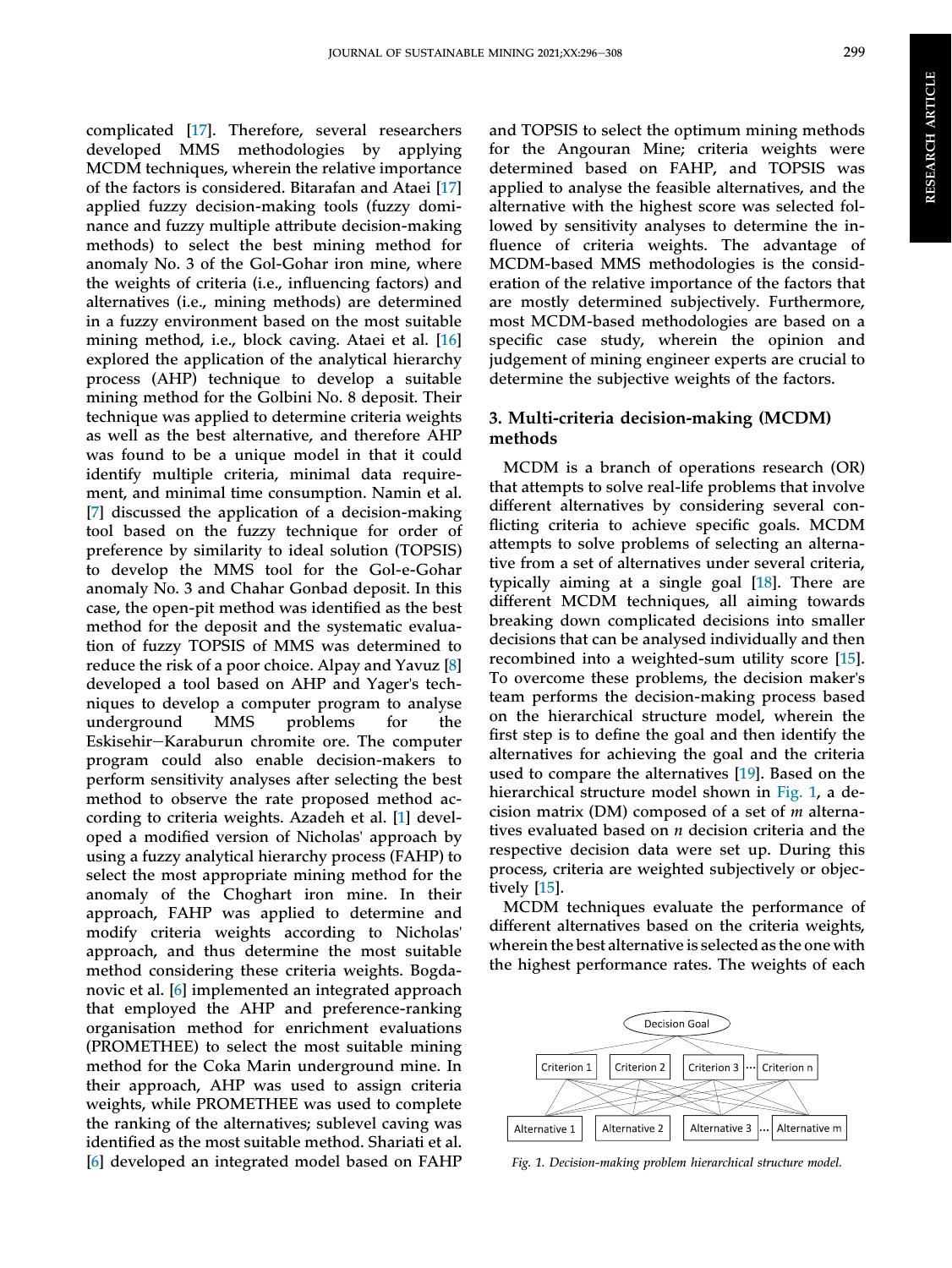<span id="page-6-0"></span>criterion express their relative importance for the decision. Typically, decision-makers may define and assign subjective weights to each criterion based on their intuition and judgement, most commonly using methods, such as the utility preferences function, AHP, and fuzzy version of classical linear weighted averages [\[18\]](#page-14-0). However, often, decision-makers have conflicting views on the values of weights or are simply uncertain of the relative importance of each criterion. In this case, the entropy method [[20\]](#page-14-0) is applied to determine the objective weights of each criterion based on the DM data, wherein the preferences or judgement of decision-makers are completely or partially unavailable or even not required [[21\]](#page-14-0). The entropy method also called Shannon's entropy [[20\]](#page-14-0), is a technique applied in MCDM to estimate objective criteria weights.

#### 3.1. Entropy method to estimate criteria weights

The term entropy is applied in different scientific fields (e.g., physics, chemistry, biology, mathematics, psychology, and information theory); in information theory, this term plays an important role in measuring the uncertainty associated with random phenomena of the expected information content of a certain message [\[22](#page-14-0)]. The MCDM entropy method is applied to measure the relative importance of criteria based on DM generated from the hierarchical model. Fig. 2 illustrates the flowchart of the overall procedures of the entropy method, wherein the first step involves the generation of the DM of the problem as follows:

$$
DM = \begin{bmatrix} x_{11} & x_{12} & \dots & x_{1n} \\ x_{21} & x_{22} & \dots & x_{2n} \\ \dots & \dots & \dots & \dots \\ x_{m1} & x_{m2} & \dots & x_{mn} \end{bmatrix},
$$
(1)

where  $x_{ii}$  is the criteria/sub-criteria rate, *n* is the number of criteria/sub-criteria, and m is the number of alternatives.

In the second step, the DM data are normalized by applying Equation (2) to make all the criteria comparable by transforming different scales and units among several criteria into common measurable units [\[21](#page-14-0)]:

$$
r_{ij} = \frac{x_{ij}}{\sum_{j=1}^{n} x_{ij}}, \ i = 1, 2..., m; \ j = 1, 2...n,
$$
 (2)

where  $r_{ij}$  is the normalized criteria/sub-criteria rate.

Then, the entropy  $(E_i)$  values are computed by applying Equation  $(3)$ . The entropy value measures the degree of uncertainty between the set of alternatives in the DM when no preference among criteria can be established [\[15](#page-14-0),[21,23](#page-14-0)].

$$
E_j = -h \sum_{i=1}^{m} r_{ij} \ln(r_{ij}), j = 1, 2, ..., n, h = \frac{1}{\ln(m)},
$$
 (3)

where  $r_{ij}ln(r_{ij}) = 0$  if  $r_{ij} = 0$  and h is the entropy constant.

The fourth step is to calculate the diversity  $(D_i)$  or the degree of diversification based on the entropy values using Equation  $(4)$ . Diversity measures the



Fig. 2. Procedures of the entropy method.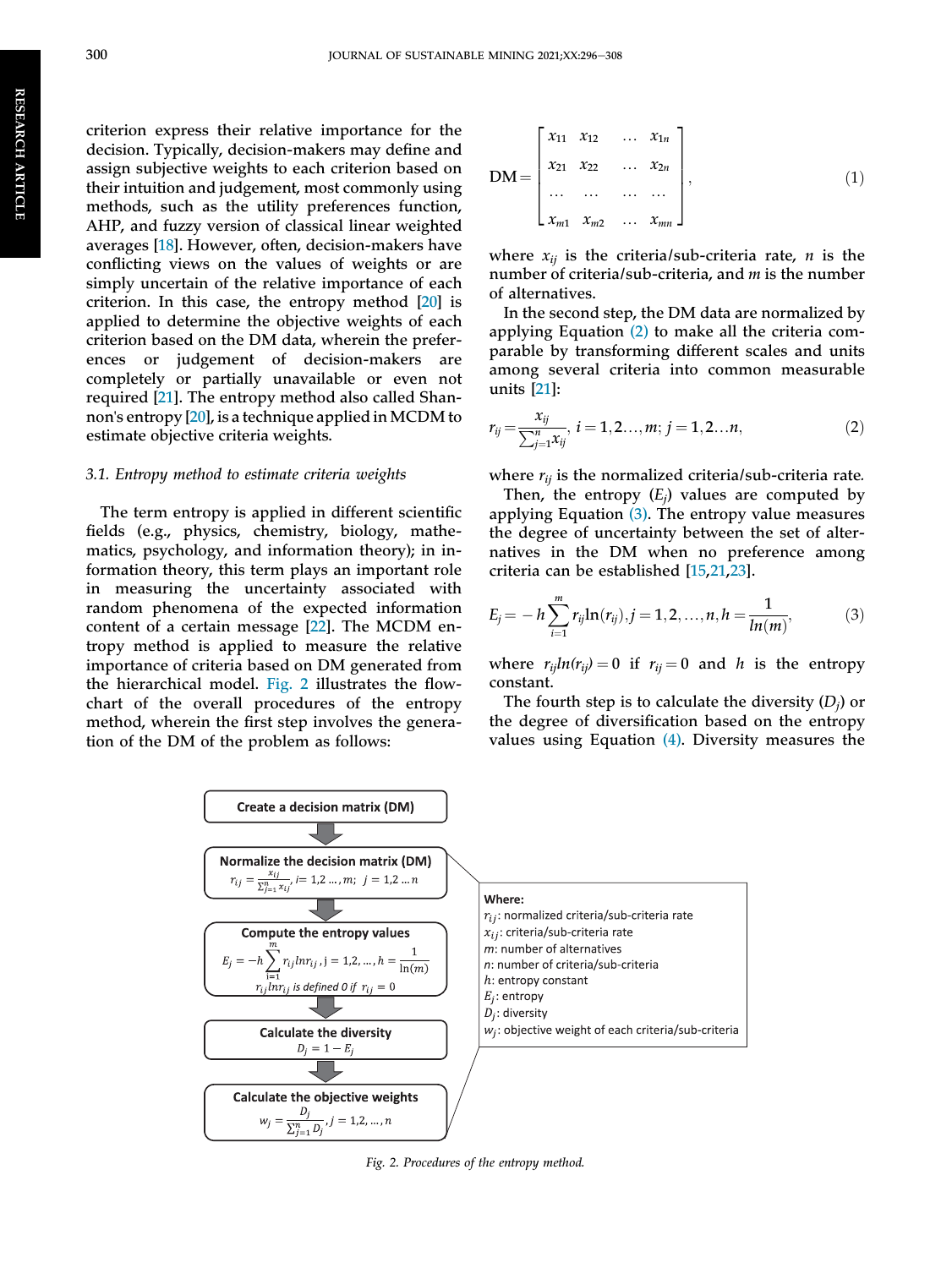<span id="page-7-0"></span>level of diversity of the evaluation of a set of alternatives for the same criterion [[10,21,24](#page-14-0)]. In other words, diversity measures the variation or the degree of dispersion between the rates of different alternatives for the same criterion. The higher the variation or dispersion the higher the diversity, and, the more valuable is the criterion:

$$
D_j = 1 - E_j. \tag{4}
$$

Finally, the relative importance of the criteria, which are measured by the objective weight, is calculated based on Equation  $(5)$ . The relative importance of the criteria is directly related to the amount of data essentially provided by a set of alternatives for the same criterion [\[21](#page-14-0),[23\]](#page-14-0):

$$
w_j = \frac{D_j}{\sum_{j=1}^n D_j}, j = 1, 2, ..., n,
$$
\n(5)

where  $w_i$  is the degree of importance of criterion j or object weight of criterion j.

### 4. Application of the entropy method to estimate factor weights for mining method selection (MMS)

As MMS is a decision-making process that involves several conflicting factors (or criteria) for the selection of different mining methods (or alternatives), it is an appropriate method, considering the complexity of this task. For this reason, MCDM techniques have been applied in the MMS process, and several researchers  $[1,6-10]$  $[1,6-10]$  $[1,6-10]$  $[1,6-10]$  $[1,6-10]$  $[1,6-10]$ ,  $[17,18,25,26]$  $[17,18,25,26]$  $[17,18,25,26]$  $[17,18,25,26]$  $[17,18,25,26]$  have proven the advantages and applicability of different MCDM techniques. In MCDM the most complex task is to define the relative importance of the criteria which is commonly defined subjectively. That is, criteria weights are defined based on direct opinion and judgement of decision-makers or mining engineer experts. However, when direct opinions or judgement from decision-makers are unavailable (or not required), objective weights are considered the best option. Therefore, in this study, the entropy method was applied as a tool for feature selection, i.e., to analyse and select the most critical factors in MMS. The entropy method measures the relative importance of the factors influencing MMS by calculating their objective weights.

Decision matrix (DM)

[Table 1](#page-8-0) present the DM created based on the approaches proposed by Miller et al. [\[15](#page-14-0)], developers of the UBC MMS tool, and Hartman and Mutmansky [[2\]](#page-14-0), who created a guideline base to compare different surface and underground mining methods. The DM is a classification system for different surface and underground mining methods, and it provides guidelines to select the most suitable mining methods; its main characteristics include the classification of factors for the MMS according to each mining method. Since the study aims to assess the relative importance of factors involved in the selection of both surface and underground mining methods, 12 mining methods or alternatives (A) included in both surface and underground methods were considered to create the DM: block caving (A1), open-pit (A2), shrinkage stoping (A3), square set (A4), longwall (A5), solution mining (A6), sublevel stoping (A7), sublevel caving (A8), open-cast (A9), cut and fill (A10), stull stoping (A11), and room and pillar (A12). In addition, the factors, or criteria (c) considered are described below  $[4,5,27-31]$  $[4,5,27-31]$  $[4,5,27-31]$  $[4,5,27-31]$  $[4,5,27-31]$ :

#### • Host rock strength (c1):

This factor is related to the properties of the rock surrounding the ore deposit, measuring the hardness or toughness of the rock against permanent deformation. The strength of the rock (host and ore) can be from very weak, weak, fair, strong and very strong. Understanding host rock strength is crucial in MMS to ensure the safety and stability of openings (in surface and underground mining). Host rock properties play a huge role in the selection of different classes of underground mining methods (i.e., supported, unsupported and caving). Furthermore, to determine pit slopes angle (in surface mining) and the support systems (in underground mining).

• Ore strength (c2):

Ore strength is related to the mechanics of the ore or even ore properties. In the selection of both surface and underground mining methods is crucial to understand the properties of the ore to determine the extraction methods (i.e., mechanical or blasting), the support systems, for equipment selection, and the stability of openings.

Ore uniformity (c3):

Ore uniformity is a geological factor corresponding to ore grade distribution throughout the ore deposit. Ore uniformity is determined based on ore grade variation from the average grade within the ore deposit. The distribution of the ore can be variable/erratic, gradational and uniform. It is variable when the grade values within the deposit change radically over a short distance and don't show any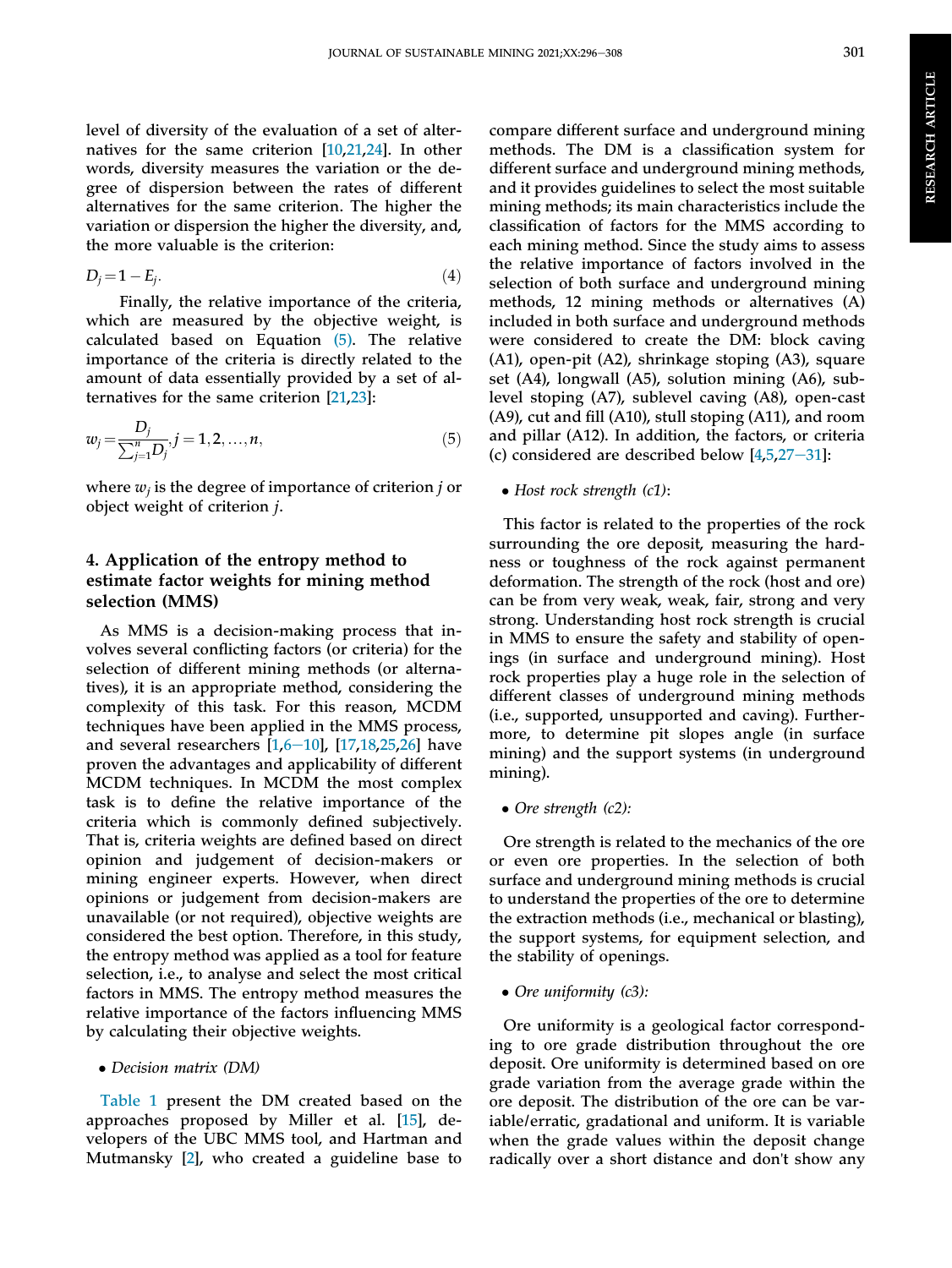<span id="page-8-0"></span>perceptible pattern in their changes. Gradational when grade values at any point within the deposit have zonal characteristics, and the grades change gradually from one to another. Uniform when grade values at any point within the deposit doesn't vary significantly from the average grade. It is important to understand the distribution of the ore to select the most suitable mining method to ensure high selectivity and recovery and low dilution. Additionally, this factor is directly related to the selectivity of

#### Table 1. DM based on [\[2,16\]](#page-14-0) approaches.

|                     | Host rock strength | Ore strength        | Ore uniformity    | Depth                 | Shape                   |
|---------------------|--------------------|---------------------|-------------------|-----------------------|-------------------------|
| <b>Block caving</b> | Weak-fair          | Weak-fair           | Gradational       | Moderate-deep         | Tabular-equidimensional |
| Open-pit            | Any                | Any                 | Any               | Shallow               | Any                     |
| Shrinkage stoping   | Strong-very strong | Fair-strong         | Uniform           | Shallow-moderate      | Tabular                 |
| Square set          | Weak-fair          | Very weak-weak      | Erratic           | Deep                  | Irregular               |
| Longwall            | Weak-fair          | Very weak-weak      | Uniform           | Moderate-deep         | Tabular                 |
| Solution mining     | Weak-fair          | Weak-fair           | Erratic           | Shallow               | Any                     |
| Sublevel stoping    | Strong-very strong | Fair-strong         | Gradational       | Moderate              | Tabular                 |
| Sublevel caving     | Weak-fair          | Weak-fair           | Gradational       | Moderate              | Tabular-equidimensional |
| Open-cast           | Any                | Any                 | Gradational       | Shallow               | Tabular                 |
| Cut and fill        | Weak-fair          | Fair-strong         | Erratic           | Moderate-deep         | Irregular-tabular       |
| Stull stoping       | Fair               | Strong-very strong  | Erratic           | Moderate              | Irregular-tabular       |
| Room and pillar     | Faire-strong       | Weak-fair           | Gradational       | Shallow-moderate      | Tabular                 |
|                     | Dip                | Thickness           | Health and safety | Stability of openings | Recovery                |
| <b>Block caving</b> | Steep              | Very thick          | Good              | Moderate              | High                    |
| Open-pit            | Flat-Intermediate  | Thick-very thick    | Good              | High                  | High                    |
| Shrinkage stoping   | Steep              | Narrow-intermediate | Good              | High                  | High                    |
| Square set          | Any                | Very narrow—narrow  | Poor              | High                  | Very high               |
| Longwall            | Flat               | Very narrow-narrow  | Good              | High                  | High                    |
| Solution mining     | Steep              | Any                 | Good              | Moderate              | Very low                |
| Sublevel stoping    | Steep              | Intermediate-thick  | Good              | High                  | Moderate                |
| Sublevel caving     | Steep              | Thick-very thick    | Good              | Moderate              | High                    |
| Open-cast           | Flat               | Moderate            | Good              | High                  | High                    |
| Cut and fill        | Intermediate-steep | Narrow-intermediate | Moderate          | High                  | High                    |
| Stull stoping       | Intermediate-steep | Narrow              | Moderate          | Moderate              | High                    |
| Room and pillar     | Flat               | <b>Narrow</b>       | Good              | Moderate              | Moderate                |
|                     | Flexibility        | Dilution            | Selectivity       | Depth capacity        | Development rate        |
| <b>Block caving</b> | Low                | High                | Low               | Moderate              | Slow                    |
| Open-pit            | Moderate           | Moderate            | Low               | Limited               | Rapid                   |
| Shrinkage stoping   | Moderate           | Low                 | Moderate          | Limited               | Rapid                   |
| Square set          | High               | Very low            | High              | Unlimited             | Slow                    |
| Longwall            | Low                | Low                 | Low               | Moderate              | Moderate                |
| Solution mining     | Low                | Very high           | Low               | Limited               | Moderate                |
| Sublevel stoping    | Low                | Moderate            | Low               | Moderate              | Moderate                |
| Sublevel caving     | Moderate           | Moderate            | Low               | Moderate              | Moderate                |
| Open-cast           | Moderate           | Low                 | Low               | Limited               | Rapid                   |
| Cut and fill        | Moderate           | Low                 | High              | Moderate              | Moderate                |
| Stull stoping       | High               | Low                 | High              | Limited               | Rapid                   |
| Room and pillar     | Moderate           | Moderate            | Low               | Limited               | Rapid                   |
|                     | Productivity       | Ore grade           | Mining cost       | Production rate       | Capital investment      |
| <b>Block caving</b> | High               | Moderate            | Low               | Large                 | High                    |
| Open-pit            | High               | Low                 | Very low          | Large                 | High                    |
| Shrinkage stoping   | Low                | Moderate            | Moderate-high     | Moderate              | Low                     |
| Square set          | Low                | High                | Very high         | Small                 | Low                     |
| Longwall            | High               | Low                 | Low               | Large                 | High                    |
| Solution mining     | Very high          | Very low            | Low               | Moderate              | Moderate                |
| Sublevel stoping    | High               | Low-moderate        | Moderate          | Large                 | Moderate                |
| Sublevel caving     | Moderate           | Moderate            | Low               | Large                 | Moderate                |
| Open-cast           | High               | Low                 | Low               | Large                 | High                    |
| Cut and fill        | Moderate           | High                | High              | Moderate              | Moderate                |
| Stull stoping       | Low                | High-very high      | High              | Small                 | Low                     |
| Room and pillar     | High               | Low-moderate        | Moderate          | Large                 | High                    |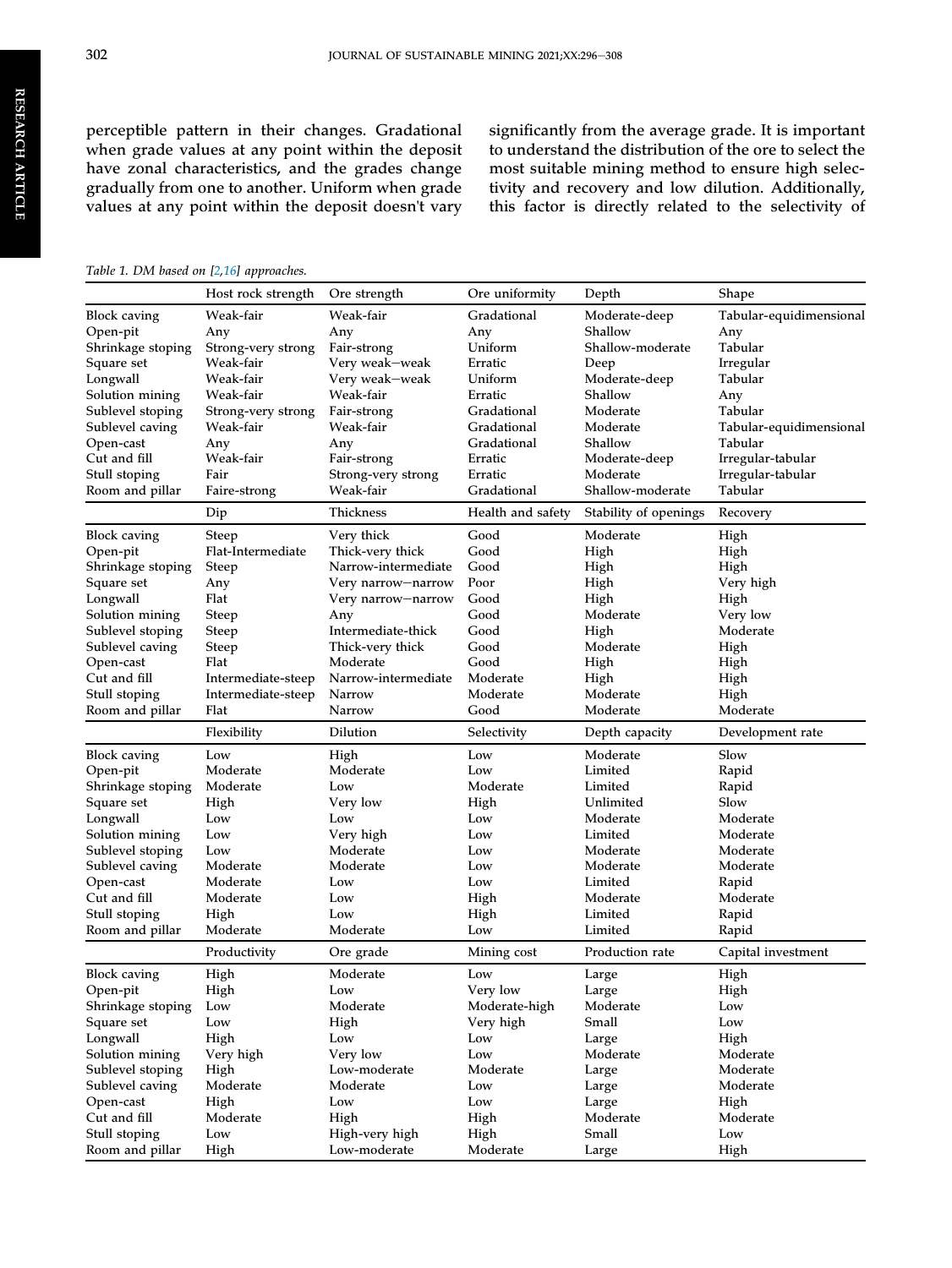a mining method, i.e., the poor the ore distribution the more selective the mining method should be.

 $\bullet$  Depth (c4):

This factor corresponds to the depth of the ore deposit relative to the surface ground. An ore deposit can be shallow  $\left($ <100 m), intermediate (100–600 m) and deep (>600 m). Depth is usually a key factor to select between surface and underground methods. For surface, deposits depth is applied to decide between casting the waste (in open-cast) or haulage the waste to dump sites (in open-pit) as well as applying solution mining. Additionally, some underground methods are less suitable for deep deposits owing to the limited depth capacity.

 $\bullet$  Shape (c5):

Shape refers to the form of the ore deposit which can usually be tabular, equidimensional/massive and irregular. Tabular deposits extend at least hundreds of meters along two dimensions, and substantially less along a minor dimension. Equidimensional/massive deposits have all dimensions in the same order of magnitude. In irregular deposits, the dimensions vary over short distances. It is important to understand the ore deposit shape forminingmethods selection as some methods (i.e., longwall, open cast, room and pillar) are more suitable for tabular deposits than others.

## $\bullet$  Dip (c6):

The ore deposit dip is the angle of inclination of a plane measured downward, perpendicular to the strike direction. An ore deposit can be flat  $\langle$ <20°), intermediate (20–55 $^{\circ}$ ) and steep (>55 $^{\circ}$ ).

The dip is important in the selection of both surface and underground mining methods. In surface mining, the dip is used to decide between open-cast (in flat deposits), open pit or solution mining (in intermediate or steep). Moreover, some underground mining methods (i.e., shrinkage stoping, sublevel stoping, stull stoping and caving methods) are more suitable to exploit intermediate or steep deposits because they rely on gravity for material flow and cannot be applied in flat deposits.

## • Thickness (c7):

This factor refers to one of the three dimensions of the ore deposit. The thickness can vary throughout ore deposits being very narrow  $(<$ 3 m), narrow  $(3-10 \text{ m})$ , intermediate  $(10-30 \text{ m})$ , thick  $(30-100 \text{ m})$ , and very thick (>100 m). The thickness of the ore deposit determines the effectiveness of somemining methods, as

some methods (i.e., open pit and caving methods) are less effective in narrow deposits. Additionally, this factor affects the mechanization (and equipment selection) and the selectivity of certain mining methods.

 $\bullet$  Health and safety (c8) and stability of openings (c9):

The stability of openings is one of the factors that determine the health and safety of mining operations. The health and safety of the mining operators should be a top priority objective preventing hazards that can be caused by unappropriated mining methods for a particular ore deposit. Therefore, it is important to always consider mining methods with high stability of openings providing good health and safety conditions.

## • Recovery (c10) and dilution (c12):

Recovery is the capability of a mining method to completely extract valuable ore from the deposit. Ore recovery is defined as the percentage of mineable reserves extracted in the mining process. On the other hand, dilution is the waste material mixed with ore during the extraction which is then sent to the processing plant. Dilution is the percentage of the waste mined and sent to the processing plant over the combined total ore and waste material milled. Recovery and dilution are usually interrelated, as some mining methods with high recovery usually involves contamination of the ore from the waste. Some mining methods have low recovery due to the need to leave the ore as structural support, whilst providing moderate to low dilution.

## • Flexibility (c11) and selectivity (c13):

Flexibility refers to the ability of a mining method in adapting to changes related to mining conditions, market price and technology throughout the mine life. Selectivity refers to separate extraction of ore and waste (or gangue), ensuring complete extraction of the ore with low dilution. Flexibility marries well with the selectivity of a mining method to determine the success of a project. The more flexible and selective, the more effective is the mining method.

Depth capacity (c14):

This factor measures the capability of the mining method in terms of ore deposit depth. Mining methods with limited depth capacity (i.e., open-pit, open-cast, solution mining, room and pillar, stull stoping and shrinkage) are not suitable to extract deep ore deposits, hence, the importance of considering depth capacity in MMS.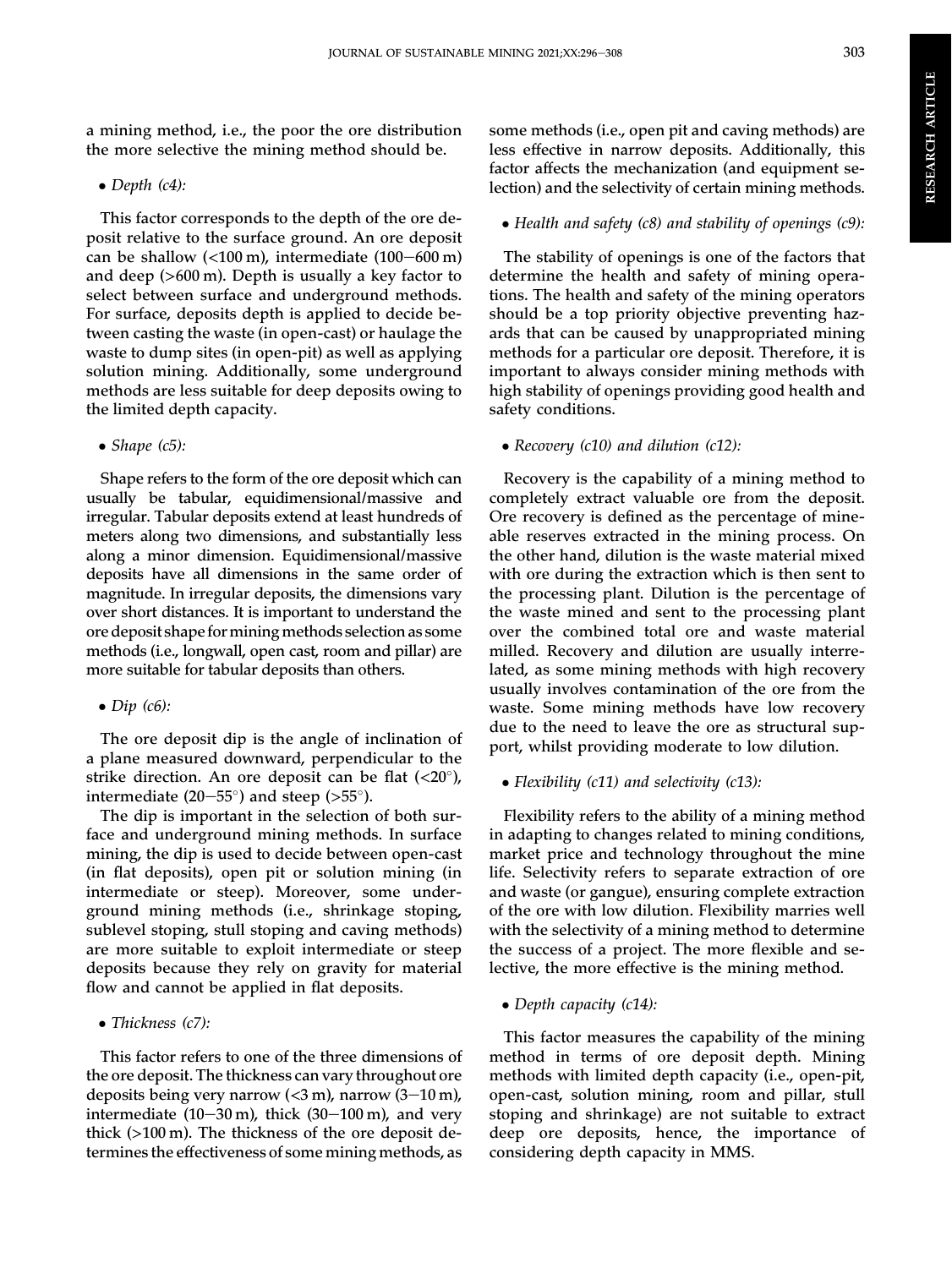#### <span id="page-10-0"></span>• Development rate (c15):

Mine development rate is the time (or speed) spent to undertake operations (i.e., tunnelling, sinking, crosscutting, drifting, raising, stripping, construction of mine infrastructures, etc.) that prepare the mine for ore extraction. This factor directly affects the capital investment because the slower the development rate the higher the capital costs or investment. Hence, the importance of considering this factor during MMS.

#### • Productivity (c16):

Productivity is the measure of the efficiency or performance in the mine, in terms of how well/ smart the inputs (labour, materials, equipment, capital investment, resources) are converted into outputs (gross output, value-added). This factor involves most of the parameters used to measure the efficiency of certain mining methods. Therefore, is crucial to consider productivity during the MMS process.

#### • Ore grade (c17):

The grade is used to measure the quality of an ore deposit, the higher the grade the more valuable is the deposit. It is important to consider this factor during the MMS process to ensure the efficiency and effectiveness of mining operations. Mining methods with high operating costs are usually applied to highgrade deposits in order to be economic. Moreover, large-scale mining methods may be economically appropriate for low-grade deposits.

#### • Mining costs (c18) and capital investment (c20):

Mining costs are the expenses (mine development, rehabilitation, exploration and grade control activities, material and utility handling, maintenance, and labour costs) resulting from all operations or activities necessary to extract the ore. Mining costs are usually measured in terms of the money necessary to mine a tonne of material (ore and waste). While capital investment is the amount of money necessary to invest in the mining project in order to pursue the objectives (growing operations and generate revenue). It is crucial to consider these factors during the MMS process, and, usually, underground mining methods requires high capital investment.

• Production rate (c19):

The production rate corresponds to the quantity of material (ore and waste) extracted per hour, day,

month, and year. The production rate of a mine highly relies on the selected mining method, thus, the need to consider this factor during the MMS process. Usually, large scale mining methods have a higher production rate and low-scale methos have otherwise.

In the DM, each row describes an alternative (A), and each column describes the performance of each alternative against each criterion (c). In addition, the DM is composed of qualitative values, most of which are presented in the qualitative classification system.

However, the entropy method is more effective and accurate for quantitative criteria values, wherein some or all pertinent decision data are available [[15\]](#page-14-0); hence, the qualitative classification values must be converted into quantitative values. For this, an appropriate weighting system was applied, as shown in [Fig. 3,](#page-11-0) which is composed of 10 points, from 0 to 9. First, the qualitative classification of the factors belonging to the mechanical properties and physical characteristics of the orebody is transformed into an adequate qualitative classification to be compatible with the weighing system, as presented in [Table 2](#page-11-0). Then, the weighing system depicted in [Fig. 3](#page-11-0) is applied to convert all the qualitative values in [Table 1](#page-8-0) to quantitative values, resulting in a numerical DM, as presented in [Table](#page-12-0) [3](#page-12-0).

#### 5. Results

By applying Equation [\(2\),](#page-6-0) the values in the original DM in [Table 3](#page-12-0) are normalized, resulting in a normalized matrix, as presented in [Table 4](#page-12-0).

Then, by applying Equations  $(3)$ – $(5)$ , the entropy values  $(E_i)$ , diversity  $(D_i)$ , and objective weights  $(W_i)$ are generated, as presented in [Table 5](#page-12-0). The entropy is indirectly related to the objective weights and is typically measured from 0 to 1. Therefore, the closer the entropy value is to 1, the higher the level of uncertainty and the smaller the objective weight of that criterion. Additionally, diversity is directly related to the objective weight; therefore, the higher the diversity in a criterion, the higher the objective weight of the same criterion. The objective weights reflect the relative importance of each factor (or criterion) in the selection of the 12 mining methods (or alternatives). In this case, the results show that the factors possess a different degree of importance, with a few more important than the others. Furthermore, mechanical properties, such as the strengths of the ore and host rock, have the highest diversity, and thus the highest degree of importance among all factors. Environmental considerations,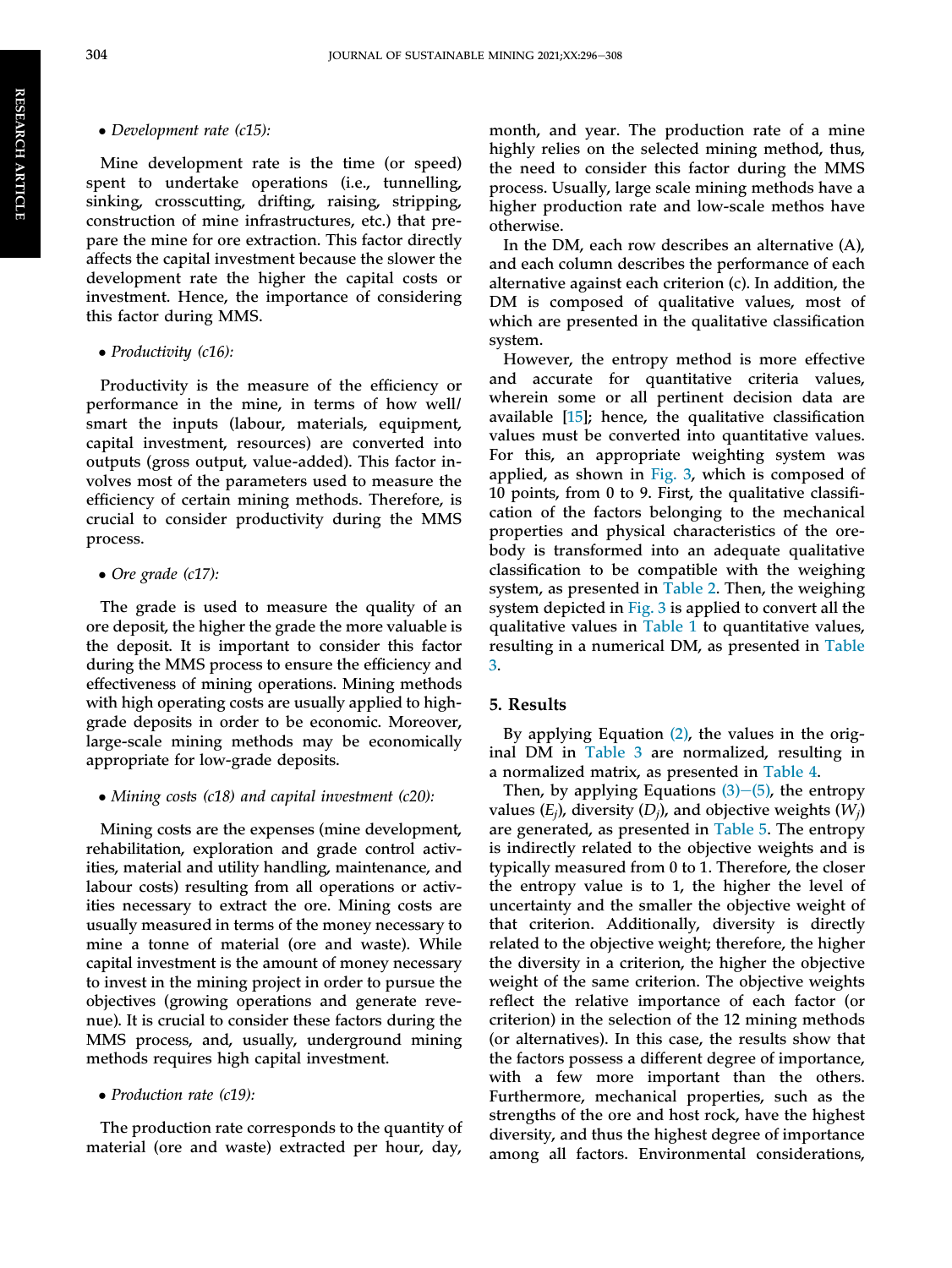<span id="page-11-0"></span>

Fig. 3. Weighting system to convert qualitative values in DM ([Table 1\)](#page-8-0) into qualitative values in DM [\(Table 3](#page-12-0)), where the values 0, 1, 3, 5, 7 and 9 are described and 2, 4, 6 and 8 stand for intermediate value.

such as health and safety and the stability of openings have the lowest diversity, i.e., the lowest degree of importance among all factors.

Table 2. Transformation of the mechanical properties and physical characteristics of the orebody qualitative classification system.

| Factors                 | Transformation of the factors<br>classification system |
|-------------------------|--------------------------------------------------------|
| Orebody and host        | Very weak $=$ very poor                                |
| rock strength           | $Weak = poor$                                          |
|                         | $Fair = moderate$                                      |
|                         | $Strong = good$                                        |
|                         | Very strong = very good                                |
| Orebody thickness       | Very narrow $=$ very small                             |
|                         | $Narrow = small$                                       |
|                         | Intermediate $=$ moderate                              |
|                         | $Thick = large$                                        |
|                         | Very thick = very large                                |
| Orebody shape           | $Irregular = unfavourable$                             |
|                         | $Tabular = average$                                    |
|                         | Equidimensional = $favourable$                         |
| Ore uniformity          | $Erratic/variable = poor$                              |
|                         | $Gradational = moderate$                               |
|                         | Uniform $=$ good                                       |
| Dip                     | $Flat = low$                                           |
|                         | Intermediate $=$ moderate                              |
|                         | $Step = high$                                          |
| Depth below the surface | $Shallow = low$                                        |
|                         | Intermediate $=$ moderate                              |
|                         | $Deep = high$                                          |

The results from the Entropy method, emphasizes the different level of impact that the twenty factors have in the selection of the twelve mining methods. Furthermore, to identify and select the most critical influential factors, the deviation concept was then applied. The deviation was applied to determine factors with the highest impact in MMS, i.e., the most critical factors. The deviation of each criterion weight from the mean weight value is calculated as follows:

$$
Deviation = w_j - \overline{w}; \ \overline{w} = \sum \frac{w_j}{n}, \tag{6}
$$

where  $w_i$  is the weight of each criterion,  $\overline{w}$  is the mean weight of the criteria set, and  $n$  is the number of criteria.

The overall mean weight  $(\overline{w})$  was 0.05. Based on this mean weight, the deviation of each criterion weight from the mean weight was calculated. [Fig. 4](#page-13-0) depicts the results of the factors with the lowest and highest levels of impact in MMS based on the deviation concept. Moreover, based on the deviation concept, the criteria with an objective weight smaller than the mean weight produce negative deviation values and are considered to have the lowest level of impact. Furthermore, criteria with an objective weight higher than the mean weight produce positive deviation values and hence are considered to have the highest level of impact on MMS. Therefore, criteria with higher weights than the mean weight, and with the smallest entropy and the highest diversity, were identified and selected as those with the highest level of impact. In this case, eight factors were identified, where ore strength had the highest weight of 0.132, followed by host-rock strength, thickness, shape, dip, ore uniformity, mining costs, and dilution with weights of 0.115, 0.104, 0.100, 0.072, 0.068, 0.061, and 0.057, respectively.

#### 6. Discussion and conclusions

The entropy method is commonly applied in decision-making problems to determine objective criteria weights for evaluating the performance of different alternatives and selecting the optimal one. Therefore, in this study, decision making was performed without the direct involvement of decision-makers. The entropy method was applied to assess the relative importance of the factors for MMS by determining their objective weights. Then, based on these objective weights, factors, such as orebody strength, hostrock strength, orebody thickness, orebody shape, orebody dip, ore uniformity, mining costs, and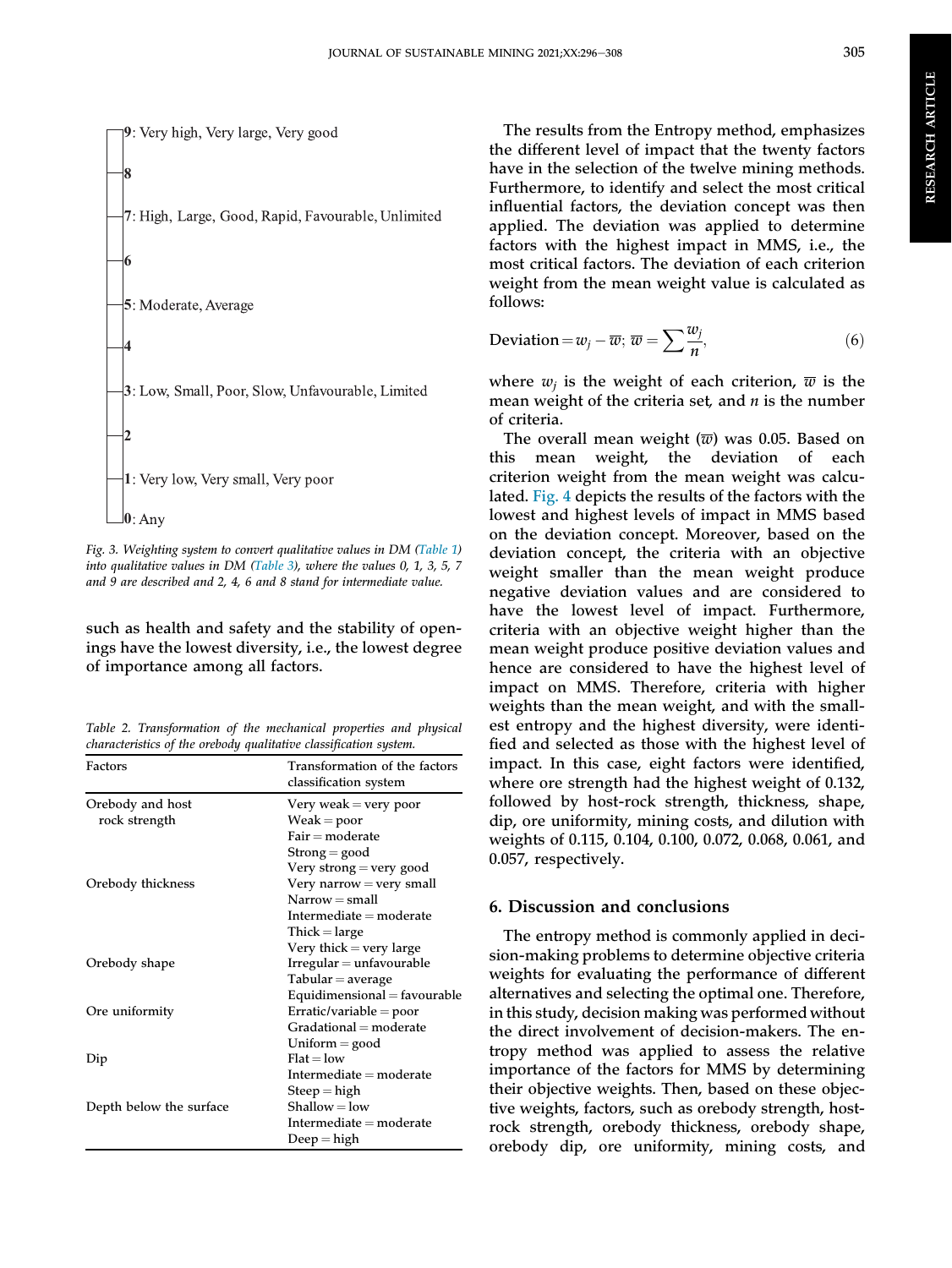<span id="page-12-0"></span>Table 3. DM with quantitative values.

|     | c1           | c2            | c3 | c4 | c5 | c6 | c7            | c8 | c9 | c10 | c11 | c12 | c13 | c14 | c15 | c16 | c17 | c18 | c19 | c20 |
|-----|--------------|---------------|----|----|----|----|---------------|----|----|-----|-----|-----|-----|-----|-----|-----|-----|-----|-----|-----|
| A1  |              |               |    |    |    |    |               |    | э  |     |     |     | O.  |     |     |     | ר   |     |     |     |
| A2  | $\mathbf{0}$ | $\bf{0}$      | 0  | 3  | 0  | 4  | 8             |    |    |     | 5.  | 5   | 3   |     |     |     |     |     |     |     |
| A3  | 8            | 6             | 7  | 4  | 5. | 7  | 4             |    |    |     | 5.  | 3   | 5.  | 3   | 7   | 3   | 5   | 6   | 5   |     |
| A4  | 4            | $\mathcal{P}$ | 3  | 7  | 3  | 0  | 2             | 3  |    | 9   |     |     | 7   |     | 3   | 3   | 7   | 9   | З   |     |
| A5  | 4            | っ             | 7  | h  | 5. | 3  | $\mathcal{P}$ |    |    |     | 3   | 3   | 3   | 5.  |     |     | 3   |     |     |     |
| A6  | 4            | 4             | 3  | 3  | 0  | 7  | 0             |    | 5  |     | 3   | 9   | 3   | 3   | 5   | 9   |     | .1  | 5   |     |
| A7  | 8            | 6             | 5  | 5. | 5. |    | 6             | 7  | 7  | 5.  | 3   | 5   | 3   | 5   | 5.  | 7   | 4   | h   | 7   |     |
| A8  | 4            | 4             | 5. | 5. | 6  |    | 8             |    | 5  |     | 5.  | 5   | 3   | 5.  | 5.  | 5   | 5   |     |     |     |
| A9  | $\Omega$     | $\mathbf{0}$  | 5  | 3  | 5. | 3  | 5             |    |    |     | 5.  | 3   | 3   | 3   |     |     | 3   | 3   |     |     |
| A10 | 4            | 6             | 3  | h  | 6  | 6  | 4             | 5. |    | 7   | 5   | 3   | 7   | 5   | 5   | 5   | 7   |     | 5   |     |
| A11 | 5            | 8             | 3  | 5  | 6  | 6  | 3             | 5. | 5  |     | 7   | з   | 7   | 3   |     | 3   | 8   |     | З   |     |
| A12 | h            |               | h  |    | 5. |    | 3             |    | 5. | 5   | 5   | 5   | 3   |     |     |     |     |     |     |     |

#### Table 4. Normalized DM.

|                | c1    | c2    | c3    | c4    | c5    | c6    | c7      | c8    | c <sub>9</sub> | c10   |
|----------------|-------|-------|-------|-------|-------|-------|---------|-------|----------------|-------|
| A1             | 0.078 | 0.087 | 0.098 | 0.105 | 0.115 | 0.117 | 0.167   | 0.092 | 0.068          | 0.092 |
| A2             | 0.000 | 0.000 | 0.000 | 0.053 | 0.000 | 0.067 | 0.148   | 0.092 | 0.095          | 0.092 |
| A <sub>3</sub> | 0.157 | 0.130 | 0.137 | 0.070 | 0.096 | 0.117 | 0.074   | 0.092 | 0.095          | 0.092 |
| A4             | 0.078 | 0.043 | 0.059 | 0.123 | 0.058 | 0.000 | 0.037   | 0.039 | 0.095          | 0.118 |
| A5             | 0.078 | 0.043 | 0.137 | 0.105 | 0.096 | 0.050 | 0.037   | 0.092 | 0.095          | 0.092 |
| A6             | 0.078 | 0.087 | 0.059 | 0.053 | 0.000 | 0.117 | 0.000   | 0.092 | 0.068          | 0.013 |
| A7             | 0.157 | 0.130 | 0.098 | 0.088 | 0.096 | 0.117 | 0.111   | 0.092 | 0.095          | 0.066 |
| A8             | 0.078 | 0.087 | 0.098 | 0.088 | 0.115 | 0.117 | 0.148   | 0.092 | 0.068          | 0.092 |
| A9             | 0.000 | 0.000 | 0.098 | 0.053 | 0.096 | 0.050 | 0.093   | 0.092 | 0.095          | 0.092 |
| A10            | 0.078 | 0.130 | 0.059 | 0.105 | 0.115 | 0.100 | 0.074   | 0.066 | 0.095          | 0.092 |
| A11            | 0.098 | 0.174 | 0.059 | 0.088 | 0.115 | 0.100 | 0.056   | 0.066 | 0.068          | 0.092 |
| A12            | 0.118 | 0.087 | 0.098 | 0.070 | 0.096 | 0.050 | 0.056   | 0.092 | 0.068          | 0.066 |
|                | c11   | c12   | c13   | c14   | c15   | c16   | c17     | c18   | c19            | c20   |
| A1             | 0.054 | 0.135 | 0.060 | 0.100 | 0.045 | 0.100 | 0.091   | 0.055 | 0.100          | 0.109 |
| A2             | 0.089 | 0.096 | 0.060 | 0.060 | 0.106 | 0.100 | 0.055   | 0.018 | 0.100          | 0.109 |
| A <sub>3</sub> | 0.089 | 0.058 | 0.100 | 0.060 | 0.106 | 0.043 | 0.091   | 0.109 | 0.071          | 0.047 |
| A4             | 0.125 | 0.019 | 0.140 | 0.140 | 0.045 | 0.043 | 0.127   | 0.164 | 0.043          | 0.047 |
| A5             | 0.054 | 0.058 | 0.060 | 0.100 | 0.076 | 0.100 | 0.055   | 0.055 | 0.100          | 0.109 |
| A6             | 0.054 | 0.173 | 0.060 | 0.060 | 0.076 | 0.129 | 0.018   | 0.055 | 0.071          | 0.078 |
| A7             | 0.054 | 0.096 | 0.060 | 0.100 | 0.076 | 0.100 | $0.0\,$ | 0.091 | 0.100          | 0.078 |
| A8             | 0.089 | 0.096 | 0.060 | 0.100 | 0.076 | 0.071 | 0.091   | 0.055 | 0.100          | 0.078 |
| A9             | 0.089 | 0.058 | 0.060 | 0.060 | 0.106 | 0.100 | 0.055   | 0.055 | 0.100          | 0.109 |
| A10            | 0.089 | 0.058 | 0.140 | 0.100 | 0.076 | 0.071 | 0.127   | 0.127 | 0.071          | 0.078 |
| A11            | 0.125 | 0.058 | 0.140 | 0.060 | 0.106 | 0.043 | 0.145   | 0.127 | 0.043          | 0.047 |
| A12            | 0.089 | 0.096 | 0.060 | 0.060 | 0.106 | 0.100 | 0.073   | 0.091 | 0.100          | 0.109 |

Table 5. Results of Entropy method application.

| Criteria       |                       | Entropy | Diversity | Weights |
|----------------|-----------------------|---------|-----------|---------|
| c1             | Host rock strength    | 0.909   | 0.091     | 0.115   |
| c2             | Ore strength          | 0.895   | 0.105     | 0.132   |
| c3             | Ore uniformity        | 0.946   | 0.054     | 0.068   |
| c4             | Depth                 | 0.985   | 0.015     | 0.019   |
| c5             | Shape                 | 0.920   | 0.080     | 0.100   |
| c6             | Dip                   | 0.943   | 0.057     | 0.072   |
| c7             | Ore thickness         | 0.917   | 0.083     | 0.104   |
| c8             | Health and safety     | 0.991   | 0.009     | 0.011   |
| c <sub>9</sub> | Stability of openings | 0.995   | 0.005     | 0.007   |
| c10            | Recovery              | 0.976   | 0.024     | 0.030   |
| c11            | Flexibility           | 0.982   | 0.018     | 0.022   |
| c12            | <b>Dilution</b>       | 0.955   | 0.045     | 0.057   |
| c13            | Selectivity           | 0.968   | 0.032     | 0.040   |

(continued on next page)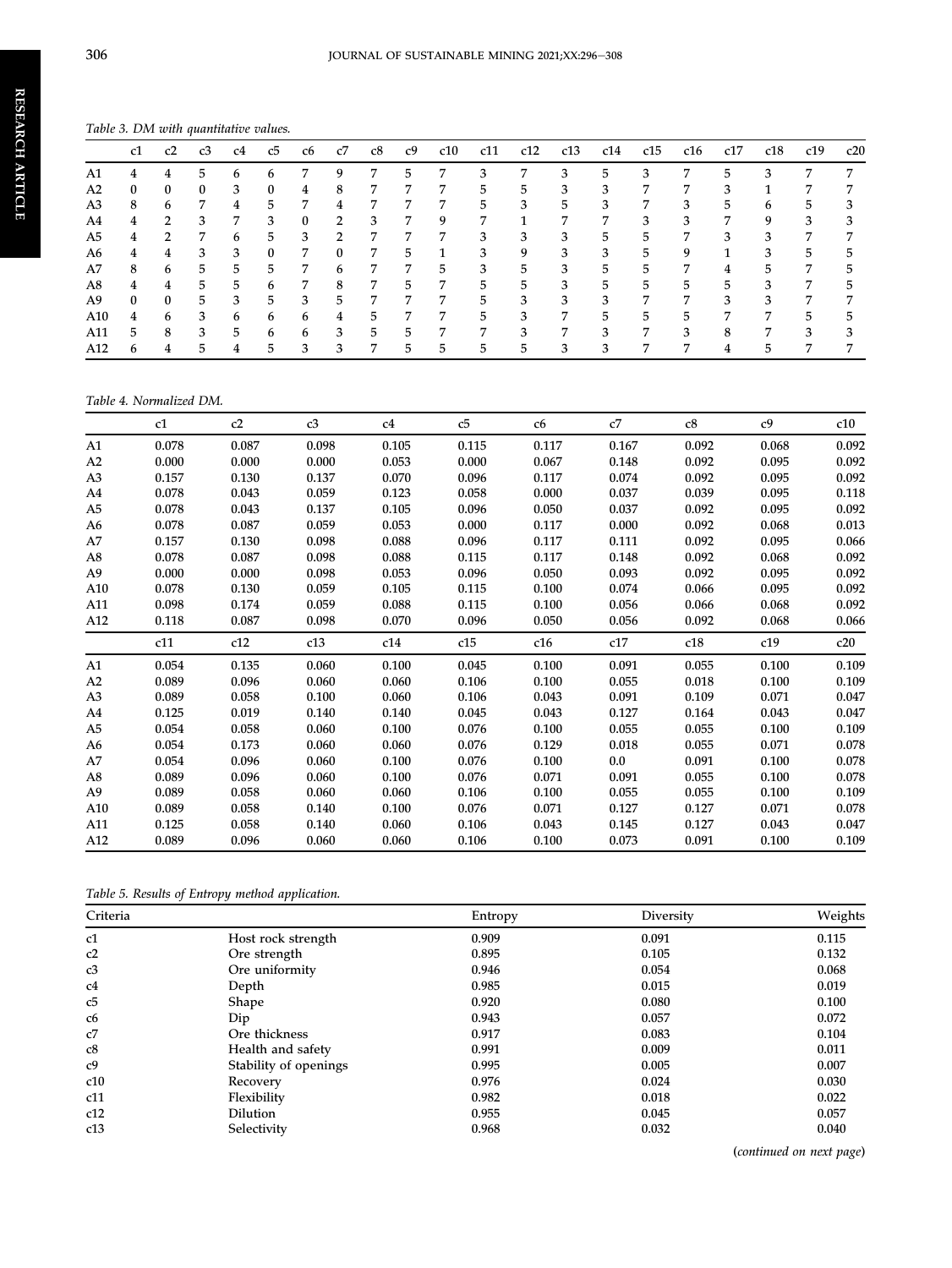<span id="page-13-0"></span>

| Table 5. (continued) |  |  |  |
|----------------------|--|--|--|
|----------------------|--|--|--|

| Criteria |                    | Entropy | Diversity | Weights |  |  |  |
|----------|--------------------|---------|-----------|---------|--|--|--|
| c14      | Depth capacity     | 0.982   | 0.018     | 0.023   |  |  |  |
| c15      | Development rate   | 0.985   | 0.015     | 0.019   |  |  |  |
| c16      | Productivity       | 0.977   | 0.023     | 0.029   |  |  |  |
| c17      | Ore grade          | 0.961   | 0.039     | 0.048   |  |  |  |
| c18      | Mining cost        | 0.952   | 0.048     | 0.061   |  |  |  |
| c19      | Production rate    | 0.985   | 0.015     | 0.019   |  |  |  |
| c20      | Capital investment | 0.981   | 0.019     | 0.024   |  |  |  |
|          |                    |         |           |         |  |  |  |



Fig. 4. Results of the factors that have the lowest or the highest impact in MMS based on the mean weight, where the ones with the highest impact are those with weights greater than the mean.

mining-method dilution were identified as the factors with the highest level of impact on MMS. The results of this study emphasise the significant impact of the physical characteristics (i.e., thickness, shape, and dip of the orebody) and mechanical characteristics (i.e., strengths of the orebody and host rock) of the orebody as well as ore uniformity on the MMS, as described in different MMS systems, including Nicholas' approach [[2,4](#page-14-0)] and the UBC MMS tool [[16](#page-14-0)]. However, the factor of depth, which is considered important in the UBC tool when selecting between surface and underground methods, was not found to be highly important in this study because of its low diversity in the selection among the 12 mining methods (surface and underground methods). In addition, according to the results, researchers must focus on economic factors (i.e., mining costs) and technological factors (i.e., dilution), which may not be notably emphasised in the first stage of some of the MMS systems (i.e., Nicholas' approach [\[2,4](#page-14-0)] and the UBC MMS tool [[16\]](#page-14-0)). Furthermore, the results reveal that the factors for MMS do not have the same degree of importance, thereby indicating the need to create an MMS system that would at least consider the degree of importance of the different influential factors and emphasise the factors with the highest level of impact.

This study adopted the entropy method in the data preparation step (i.e., feature selection) for developing a novel mining-method selection (novel-MMS) system that employs recommendation system technologies. The entropy method was applied to analyse the level of impact of factors influencing MMS then identify the most critical factors/features. In future, the results of this study will be used as a foundation to prepare the input dataset for developing the model for the novel-MMS system. The factors that are identified as the most critical will be used as the main variables to create the input dataset. The respective weights will be used as a base to decide variables placing sequence and the weighting system of the attributes of the variables. The input dataset will be created by mining the variables attributes from mining company historical data which are collected from the Sedar<sup>1</sup> database website. This study is a key step for the optimization of the performance of the model for the novel-MMS system and the reduction of computational costs.

The Entropy method can analyse features/factors relative importance without needing a huge amount of historical data compared to other machine learning feature selection methods. Furthermore, this method enables estimation of the criteria weights without the direct involvement of decision-makers, thereby

<sup>1</sup> https://www.sedar.com/search/search\_en.htm.